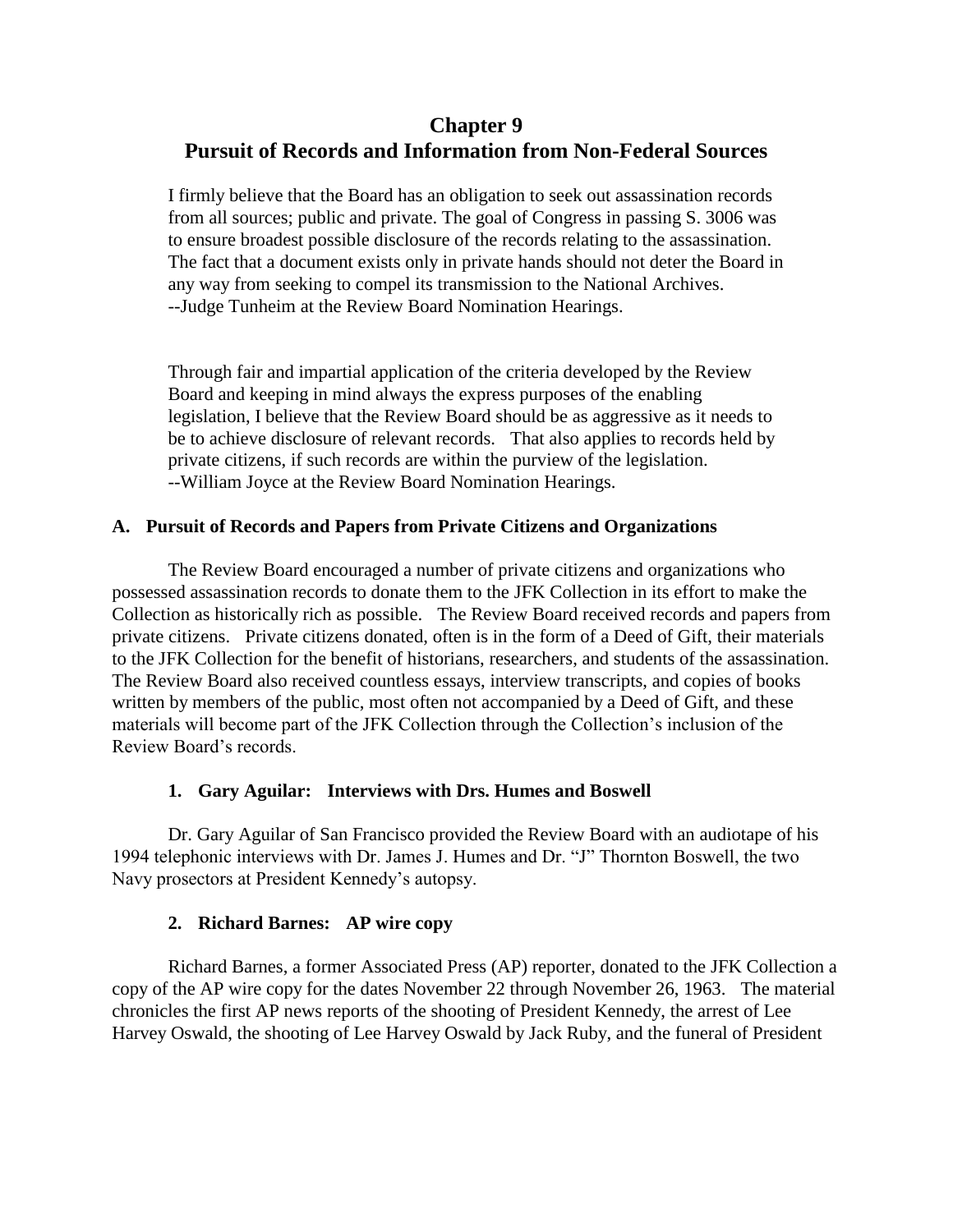Kennedy. Barnes, a San Francisco-based AP reporter in 1963, obtained permission from his editor to keep the wire copy, which would have otherwise been thrown away.

# **3. Dr. George Burkley**

The Review Board staff contacted the children of deceased Vice-Admiral George G. Burkley, former military White House physician to Presidents Kennedy and Johnson, in an attempt to find out whether their late father had deposited his papers at any institution, or whether they themselves were in possession of any assassination records. They said that they did not have any assassination records and that their father did not deposit his papers at any institution.

According to HSCA records, Dr. Burkley's personal attorney apparently approached the HSCA and said that his client believed that there was a conspiracy to kill President Kennedy. Burkley's attorney, Mr. Illig, is now deceased, but the Review Board staff requested Dr. Burkley's daughter, the executrix of his estate, to sign a waiver allowing the Review Board access to papers in the possession of Dr. Burkley's personal attorney's law firm, but Dr. Burkley's daughter refused.

# **4. Edward Scannell Butler: Information Council of the Americas (INCA) Materials**

Chapter 6 of this Report discusses the Review Board's attempts to locate government records on Edward Scannell Butler and his organization, the Information Council of the Americas, or INCA. Although that chapter fully describes Mr. Butler, it bears repeating here that INCA is a New Orleans-based clearinghouse for anti-communist information, and particularly for anti-Castro Cuban information.

The Review Board learned that Mr. Butler's organization, INCA, had records that may be relevant to the JFK Collection. In an effort to learn more about the INCA Collection, Review Board staff members made contact with Mr. Butler to request any records or information he had that might enhance the JFK Collection. The Review Board staff spoke to Mr. Butler by telephone several times, and Mr. Butler allowed the Review Board staff to view the INCA files in storage in New Orleans. Mr. Butler had moved the INCA Collection a number of times and it was not catalogued when Review Board staff reviewed it. Mr. Butler stated that he could not donate even copies of the INCA Collection to the JFK Collection until he had an opportunity to catalogue the material. Mr. Butler declined the Review Board's offer to send its staff members to New Orleans to sift through the material to determine which of the INCA records would be of value to the JFK Collection.

#### **5. Mrs. Marion Ebersole: Records of Dr. John J. Ebersole**

The Review Board staff contacted the widow of Dr. John J. Ebersole, the Navy radiologist who, although not board-certified at the time, was on duty the night of President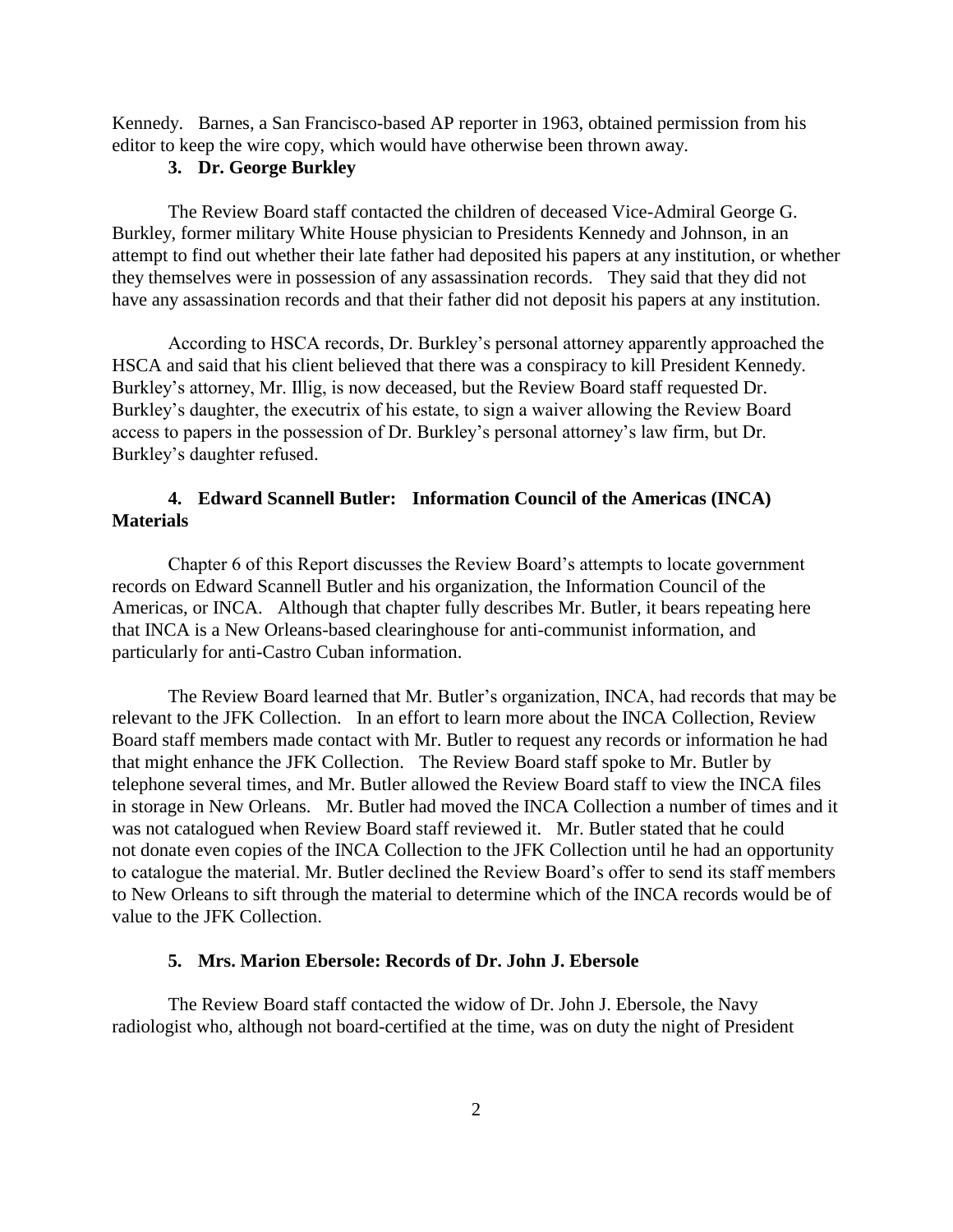Kennedy's autopsy at Bethesda Naval Medical Center, and served as consulting radiologist during that procedure. Mrs. Ebersole said she did not have any of Dr. Ebersole's personal papers or any assassination records.

#### **6. President Gerald Ford: Desk Diaries**

President Gerald Ford donated to the JFK Collection his desk diaries (calendars) from 1963 and 1964 during the period that he served a member of the Warren Commission.

#### **7. Justice Abe Fortas**

Former Supreme Court Justice and advisor to President Johnson Abe Fortas kept papers that include, *inter alia,* drafts of President Johnson's and Mrs. Johnson's written statements to the Warren Commission and documents that rebut passages from William Manchester's *The Death of a President*. Justice Fortas donated his papers to Yale University, but the Review Board secured the donation of the assassination-related material in his papers for the JFK Collection. NARA will open Justice Fortas' assassination-related papers in January 2001, which is the same date that Yale will open the remainder of his papers.

### **8. Captain J.W. "Will" Fritz**

Dallas Police Department Captain J.W. "Will" Fritz was the chief of the DPD's Homicide and Robbery Bureau, and, as such, he served as the primary interrogator of Lee Harvey Oswald while Oswald was in the custody of the DPD from the afternoon of November 22 until the morning of November 24, 1963. In November 1997, the Review Board acquired and released handwritten notes that Captain Fritz took during his interviews of Lee Harvey Oswald.

# **9. Jim Garrison**

Jim Garrison is, of course, the former New Orleans District Attorney who prosecuted Clay Shaw for conspiracy to assassinate the president and the hero of Oliver Stone's *JFK*. Garrison is now deceased but the Review Board approached his family and asked whether they would be willing to donate any of his papers. Garrison's family donated 15,000 pages of Garrison's records on the assassination that Garrison had kept at his home. Garrison's collection includes records from his investigation and prosecution of Clay Shaw, as well as other files on individuals or subjects that Garrison believed to be connected to the assassination.

#### **10. Georgetown University: FBI Freedom of Information Act Release**

In the 1970s, the FBI released to the public redacted copies of its "core and related" files on the assassination (defined in Chapter 5 of this Report) pursuant to the Freedom of Information Act (FOIA). Georgetown University acquired a complete copy of the FBI's 90,000 page FOIA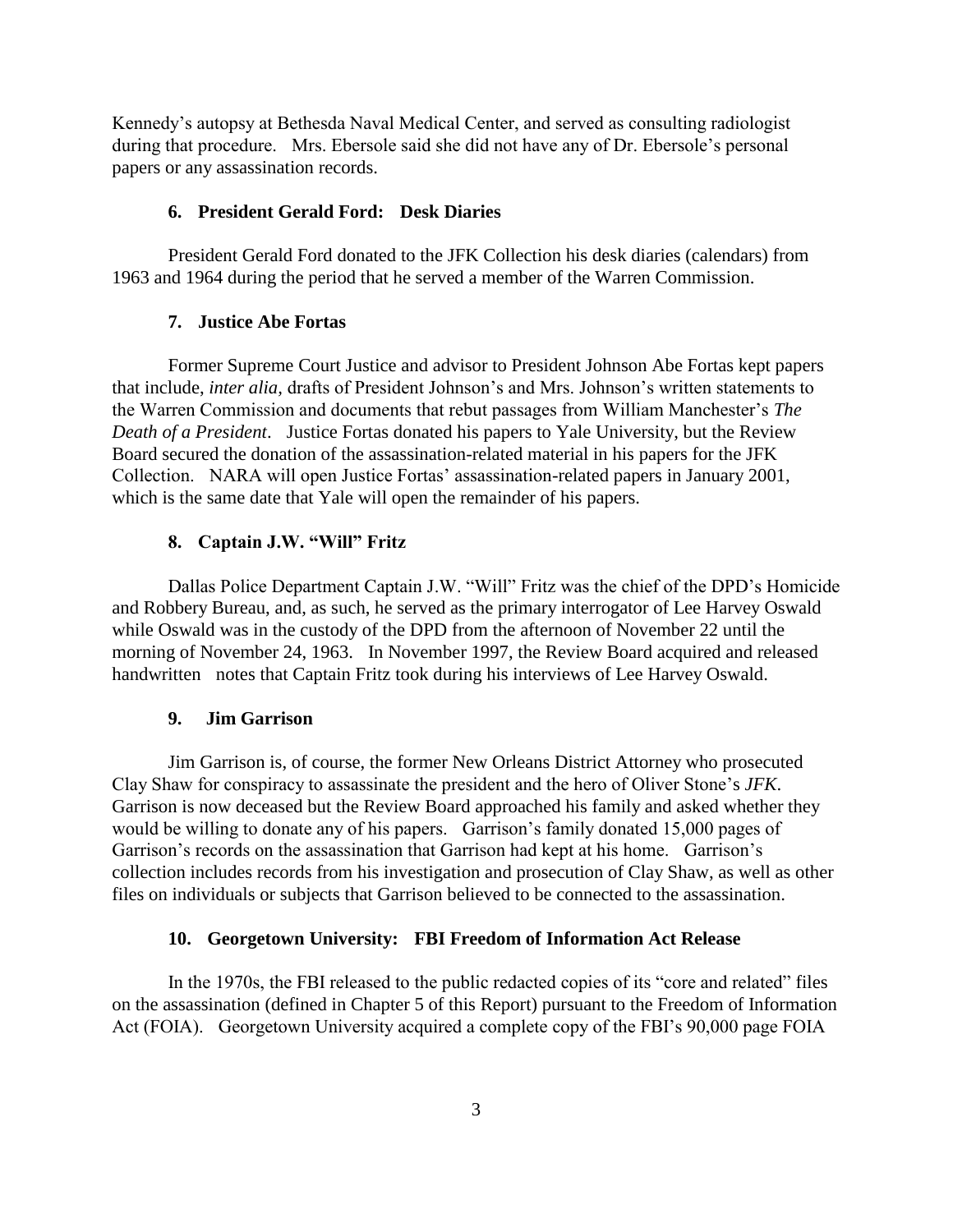release for the Georgetown Library, but Library users rarely accessed the records and Georgetown donated the records to the Review Board for its reference use, and ultimately to the JFK Collection.

#### **11. James P. Hosty, Jr.**

In November 1996, the Review Board deposed James P. Hosty, Jr., the former FBI agent responsible for covering the Lee Harvey and Marina Oswald cases when the Oswalds lived in Dallas. Hosty was present during some of Lee Harvey Oswald's interrogation at the Dallas Police Department and took handwritten notes during the questioning. At the time of his interview, Mr. Hosty agreed to donate the notes and some other materials that he possessed relating to the assassinnation and to the FBI's investigation Lee Harvey Oswald and Marina Oswald.

#### **12. Wesley Liebeler**

Mr. Wesley Liebeler, former Assistant Counsel to the Warren Commission, testified before the Review Board at the Board's Los Angeles public hearing in September 1996. At the time of his testimony, Mr. Liebeler provided to the Review Board copies of six chapters of a book on the assassination that he had not completed. In addition, Mr. Liebeler provided the Review Board with a report on the Zapruder film written by UCLA Physics professor Brian Jones. Liebeler apparently requested that Jones examine the Zapruder film and prepare the report.

#### **13. David Lifton: Medical Evidence**

David Lifton, author of *Best Evidence: Disguise and Deception is in the Assassination of John F. Kennedy*, testified before the Review Board at its public hearing in Los Angeles in September 1996. During his testimony, Mr. Lifton announced that he would donate to the JFK Collection his 35mm "interpositive" print of the Zapruder film. The interpositive print is valuable to researchers because interpositive prints, made directly from internegative prints, which are in turn made from the camera original film, provide denser colors and greater contrast than do regular positive prints. Lifton also stated during his testimony that he would donate to the JFK Collection audiocassette copies of interviews he conducted with medical witnesses at both Parkland Hospital in Dallas and at Bethesda Medical Center. Some of Mr. Lifton's medical interviews date from 1966. Mr. Lifton's donations are now part of the JFK Collection.

#### **14. Holland McCombs**

Mr. Holland McCombs, now deceased, was a Life Magazine correspondent in Dallas at the time of the assassination. A private citizen alerted the Review Board to the presence of assassination records in Mr. McComb's papers, housed at the Paul Meek Library of the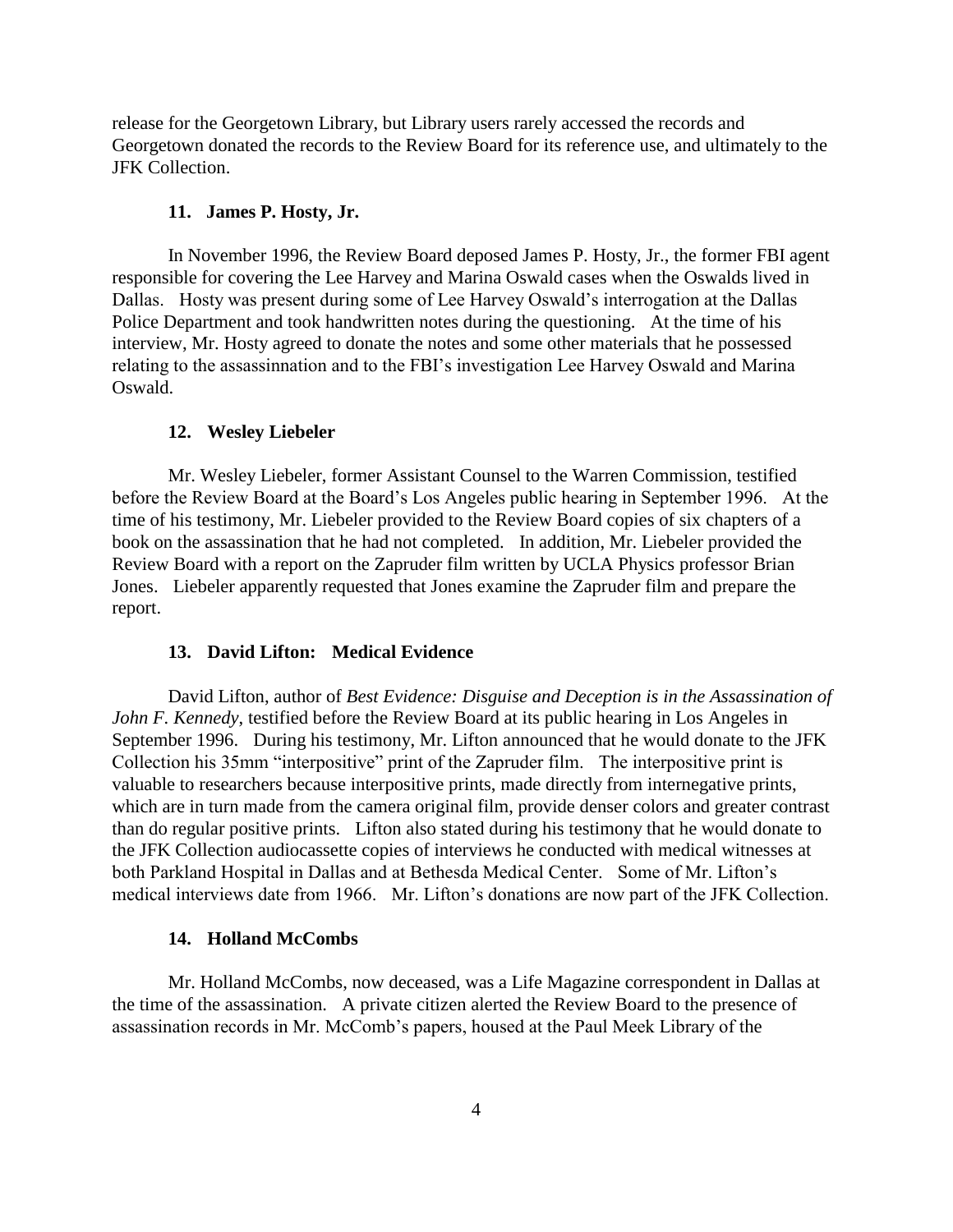University of Tennessee at Martin. In July 1996, a Review Board staff member reviewed hundreds of boxes of Mr. McComb's papers and located seven boxes relating to Mr. McCombs' interest in the assassination. The Review Board staff marked approximately 600 records and transferred photocopies of those records to the JFK Collection.

#### **15. Metropolitan Crime Commission**

The MCC is a private, anti-crime organization which, since the 1950s, has investigated public corruption and organized crime in the New Orleans area. HSCA staffers Patricia Orr and Ann Taylor reviewed the MCC's records on the organized crime figures such as Carlos Marcello and MCC records on the Garrison investigation. The Review Board staff believed that the MCC records involving organized crime figures in the New Orleans area were of particular interest and the staff requested and received permission from the MCC to review the records. Review Board staff members identified 12 boxes of MCC records that they believed would enhance the JFK Collection.

Approximately half of the MCC records that the Review Board staff copied consisted of information concerning former District Attorney James Garrison's investigation into the assassination. The remaining half of the records consisted of files that formerly belonged to Guy Banister. The vast majority of the MCC's Banister material dates from the early 1950s when Banister worked for the New Orleans Police Department. A large number of the MCC's Banister records are N.O.P.D. "Internal Affairs" investigative files that detail small time corruption of N.O.P.D. police officers. Because the internal affairs investigative files were not relevant to the assassination of President Kennedy, Review Board staff members designated as assassination records only those documents that were *not* exclusively related to the internal affairs of the N.O.P.D. Ultimately, the Review Board added approximately 3000 pages of MCC records to the JFK Collection.

#### **16. Gerald Posner**

Gerald Posner, author of the book *Case Closed,* testified to Congress during its consideration of the JFK Act that he had interviewed both Navy autopsy prosectors--Drs. Humes and Boswell. When asked by another witness whether he would donate his notes of those interviews to the JFK Collection and whether he had any audiotapes of those interviews, Mr. Posner responded, "I would be happy, Mr. Chairman, to ask Drs. Humes and Boswell if they would agree for their notes to be released to the National Archives." When the Review Board asked Mr. Posner if he would be willing to donate the above-referenced notes, he declined.

#### **17. Frank Ragano**

Mr. Frank Ragano, who passed away in 1998, was allegedly an organized crime attorney. He says that both Jimmy Hoffa and Santo Trafficante were his clients. In Mr. Ragano's 1994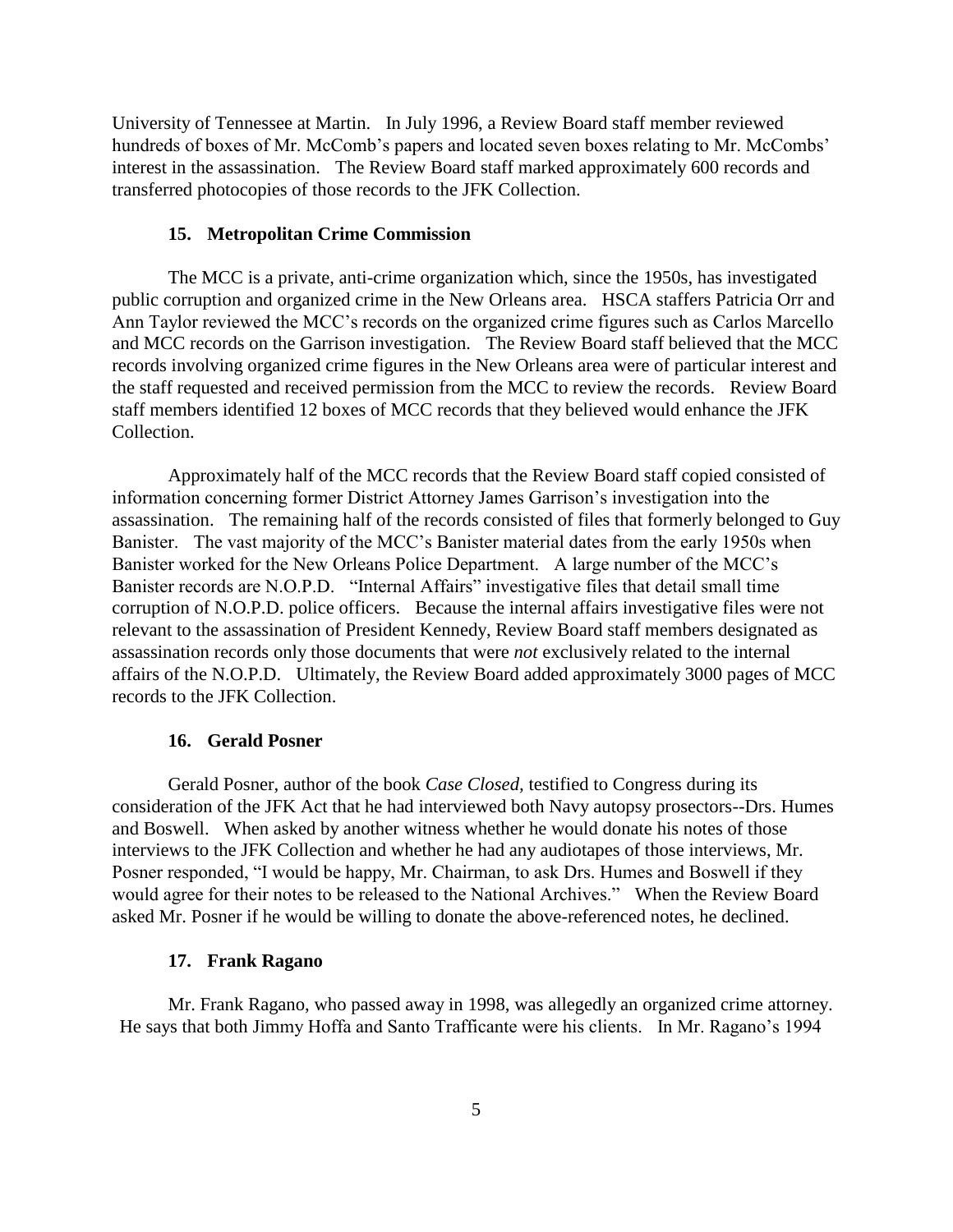book *Mob Lawyer*, Ragano claimed that Jimmy Hoffa used Ragano as a messenger to ask organized crime figures Trafficante and Carlos Marcello to arrange for the murder of President Kennedy. Mr. Ragano further wrote that Trafficante, in 1987, confessed to Ragano that he, Trafficante, had been involved in killing President Kennedy.

Ragano's book also stated that Ragano possessed original, contemporaneous notes regarding meetings with organized crime figures. In an effort to determine whether Mr. Ragano's notes were relevant to the assassination, the Review Board subpoenaed the notes and deposed Mr. Ragano. Mr. Ragano produced several handwritten notes regarding the assassination, but he could not definitively state whether he took them contemporaneously with his meetings is in the 1960's or later in connection with his book.

The Review Board submitted the original notes to the Secret Service to see if they could determine when Ragano created the notes, but the Secret Service was not able to provide a conclusive answer. Mr. Ragano's testimony to the Review Board is now available to the public in the JFK Collection as a transcript and as an audio recording. Mr. Ragano's notes are attached to his deposition transcript as exhibits.

#### **18. J. Lee Rankin: Warren Commission papers**

James Rankin, Jr., the son of the late J. Lee Rankin, General Counsel of the Warren Commission, testified at the Review Board's public hearing in Los Angeles and subsequently agreed to donate his father's papers to the JFK Collection. J. Lee Rankin's Warren Commission files include memos and handwritten changes to draft chapters of the Warren Commission Report report that that Commission members Gerald Ford, John McCloy, and Allen Dulles, among others, recommended.

#### **19. Clay Shaw: Personal Papers and Diary**

Clay Shaw, the New Orleans businessman that New Orleans District Attorney Jim Garrison prosecuted for conspiracy to murder President Kennedy, left personal papers in the possession of one of his friends. The Review Board acquired Shaw's personal papers from Shaw's friend for inclusion in the JFK Collection. The papers fill seven boxes and include Shaw's diary from the time of the trial, records from Shaw's criminal case, Shaw's correspondence, business records, passports, personal records, and photographs.

#### **20. Walter Sheridan**

In its effort to comply with the JFK Act, the Kennedy Presidential Library reviewed its holdings for groups of records that could possibly contain assassination records. The records of Walter Sheridan, an investigator who worked for Robert F. Kennedy and later for NBC were on deposit with the Lirary. The Library identified file folders of material, primarily notes, related to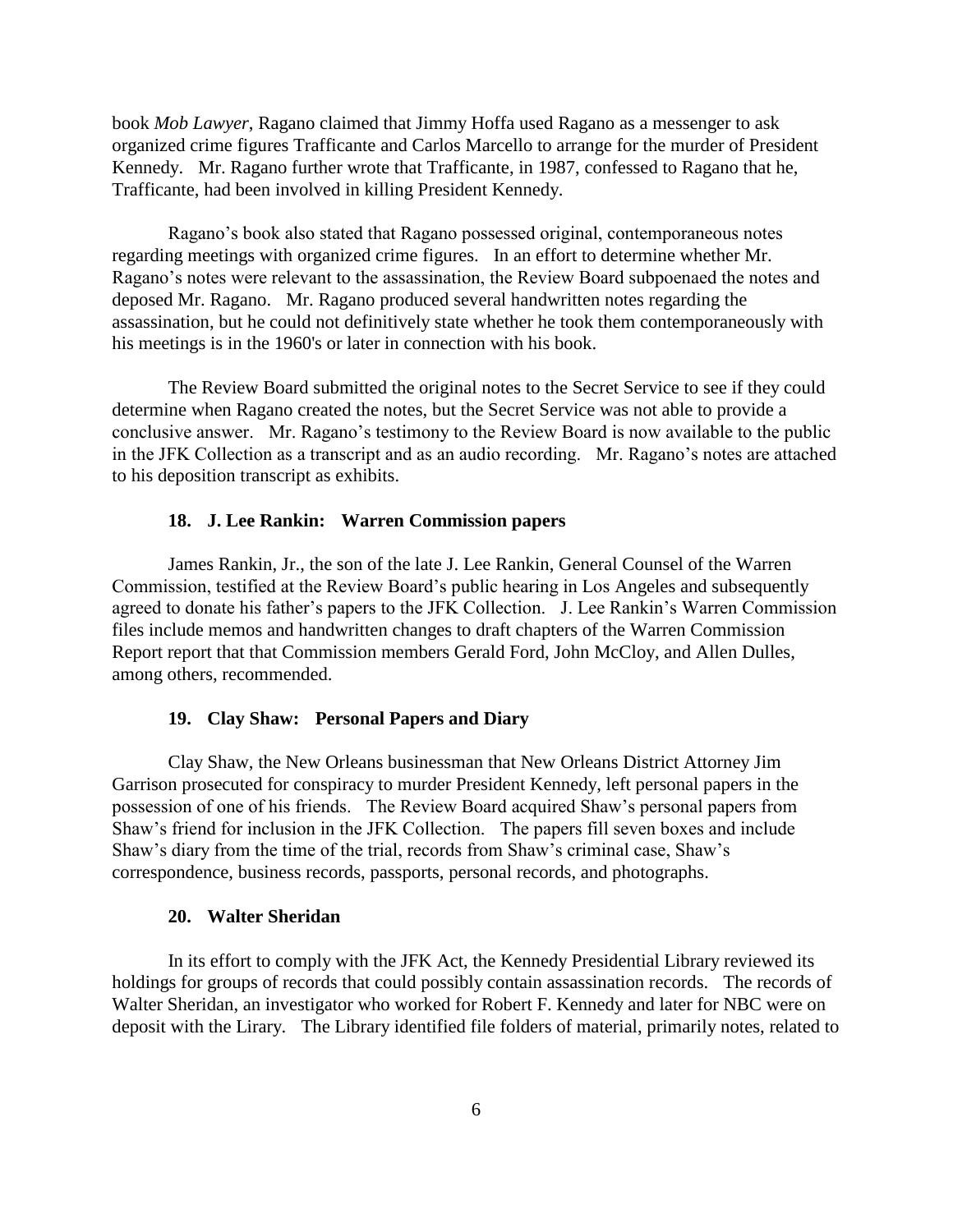Sheridan's work as an investigative reporter for NBC on the prosecution of Clay Shaw, a New Orleans businessman charged with conspiracy to assassinate the president. In 1967 Mr. Sheridan produced an hour-long special related to the assassination. The Library contacted Mr. Sheridan to inform him that his records would be processed and sent to the JFK Collection at NARA. Mr. Sheridan requested that the Library return the identified assassination records to him. The Library honored this request. Walter Sheridan died is in January 1995. NBC has claimed it owns the rights to the Sheridan papers, and the matter is now pending.

#### **21. Martin Underwood**

Martin Underwood, a former advance man for Presidents Kennedy and Johnson, was a member of President Kennedy's advance team in Texas in November 1963. A researcher who worked with Seymour Hersh on his book *The Dark Side of Camelot* informed the Review Board that Underwood claimed that President Johnson sent Underwood to Mexico City in 1966 or 1967 to see what he could learn about the Kennedy assassination. Underwood then allegedly traveled to Mexico City and met with Win Scott, former CIA Chief of Station in Mexico City, several years after the assassination.

The researcher provided the Review Board with copies of handwritten notes, on White House stationery, ostensibly documenting Underwood's meeting with Scott. The handwritten notes state that Scott confided in Underwood that the CIA "blew it" in Dallas in November 1963, because on the morning of November 22, 1963, CIA possessed information that a plane had arrived in Mexico City from Havana. One passenger debarked the plane and boarded another plane headed for Dallas. Underwood's notes state that Scott said that CIA identified the passenger as Fabian Escalante.

The researcher also told the Review Board that someone instructed Underwood to follow Judith Campbell Exner on her 1960 train ride between Washington, D.C. and Chicago during which she is alleged to have carried a satchel of money between President Kennedy and organized crime boss Sam Giancana.

The Review Board staff informally interviewed Mr. Underwood. Underwood confirmed that he traveled to Mexico City in 1966, but said that he went to advance President Johnson's trip and not to look into circumstances surrounding President Kennedy's assassination. While in Mexico City, Underwood met with Scott concerning the details of President Johnson's trip. During Underwood's meeting with Scott, they did discuss President Kennedy's assassination and that Scott told him the story that the researcher relayed to the Review Board. When Review Board staff asked Mr. Underwood about any notes he may have taken, he initially claimed to have no memory of such notes. Upon viewing copies of the notes that the researcher provided to the Review Board, Underwood said that he had written the notes in 1992 or 1993 for the researcher to use in research for Hersh's book. Underwood explained that the notes are on White House stationery because he has a lot of extra White House stationery left over from his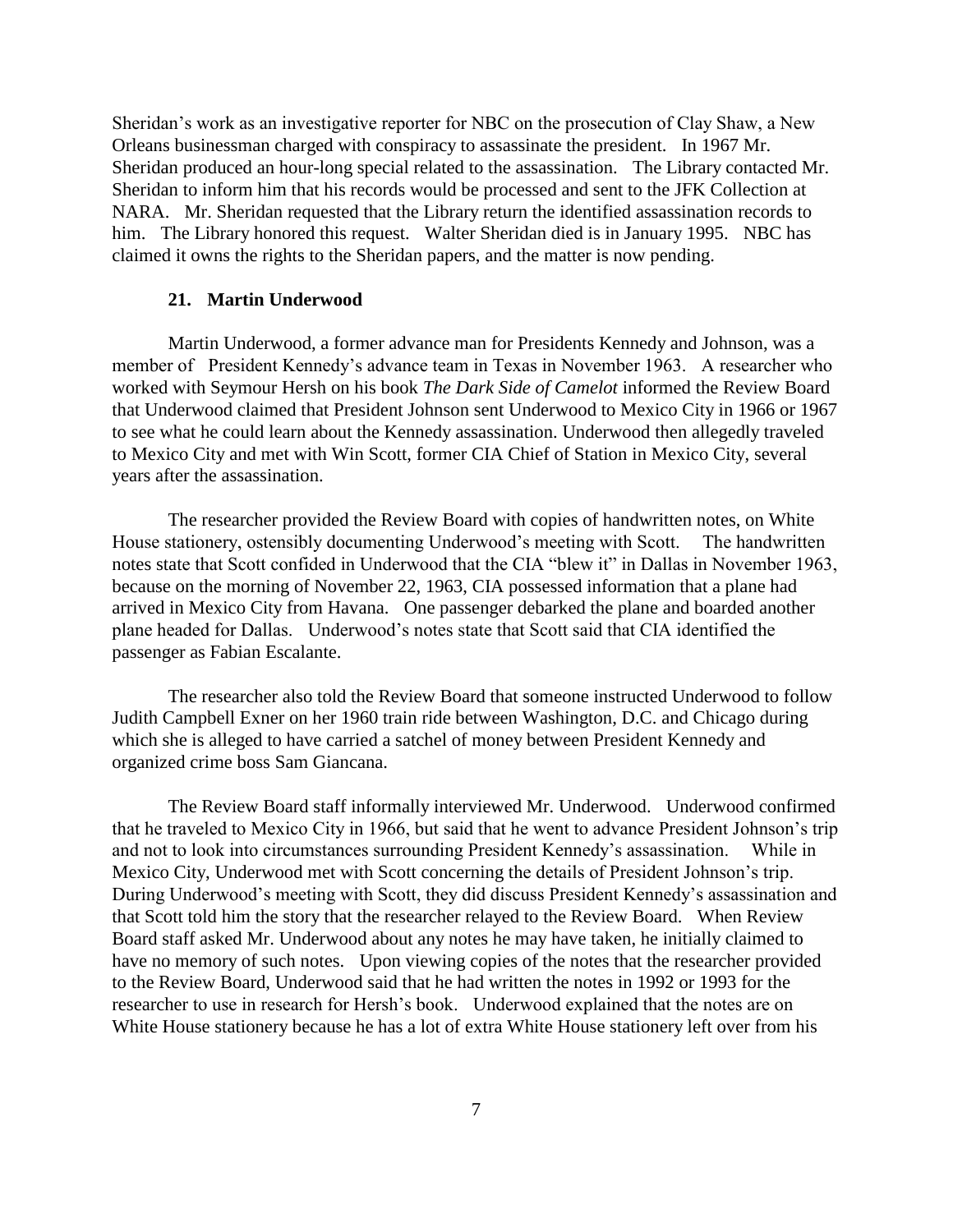work with President Johnson. Underwood could not remember whether he had contemporaneous notes from his meeting with Scott. With regard to the story about Judith Exner Campbell, Underwood said that he did not follow Ms. Exner on any train rides and that he had no knowledge about her alleged role as a courier between the President and Sam Giancana.

After the informal interview, Underwood forwarded to the Review Board a set of typed notes from his 1966 trip to Mexico City and meeting with Scott. The typed notes documented Underwood's activities in Mexico City and briefly mentioned his meeting with Scott. The notes do not mention Underwood's conversation with Scott about the Kennedy assassination. Instead, the notes state that Underwood sought Scott's in staging a big welcome for President Johnson. The Review Board subsequently requested Mr. Underwood to testify under oath, but due to health problems, Mr. Underwood was not available. Mr. Underwood's notes are now part of the JFK Collection.

#### **22. Edward Wegmann**

Edward Wegmann was a New Orleans lawyers who assisted in defending Clay Shaw, the New Orleans businessman that District Attorney Jim Garrison prosecuted for conspiracy to murder the President. Mr. Wegmann is now deceased, but his family agreed to donate his assassination-related papers to the JFK Collection. Wegmann's collection includes some documents from Garrison's office files that Wegmann and his collegues obtained from former Garrison investigator William Gurvich. While he was working for Garrison, Gurvich became disenchanted with the investigation and as he was making plans to quit, he made copies of Garrison's memoranda and witness inteviews. Gurvich turned over his copies to Clay Shaw's attorneys. The Wegmann papers contain approximately 6,000 pages.

### **23. Dallas Sixth Floor Museum records**

The Sixth Floor Museum in Dallas, Texas is a museum dedicated to providing information to the public on President Kennedy's assassination, and it contains an archives section that holds original films and documents relating to the assassination. The Museum is located on the sixth floor of the former Texas School Book Depository from which Oswald shot President Kennedy. The Review Board sought to identify any significant records held by the Museum that, in its determination, should be part of the JFK Collection. After deposing Sixth Floor Museum officials, and thereafter negotiating with the Museum, the Review Board secured for the JFK Collection the Museum's donation of copies of: Parkland Hospital records regarding medical treatment of President Kennedy, autopsy records for Oswald, Ruby, and police officer Tippit, court papers regarding the criminal trial of Jack Ruby, papers of Parkland physician Dr. Charles J. Carrico, and various home movies depicting the Presidential motorcade in Dallas.

#### **B. Pursuit of Audio-Visual Material from Private Citizens and Organizations**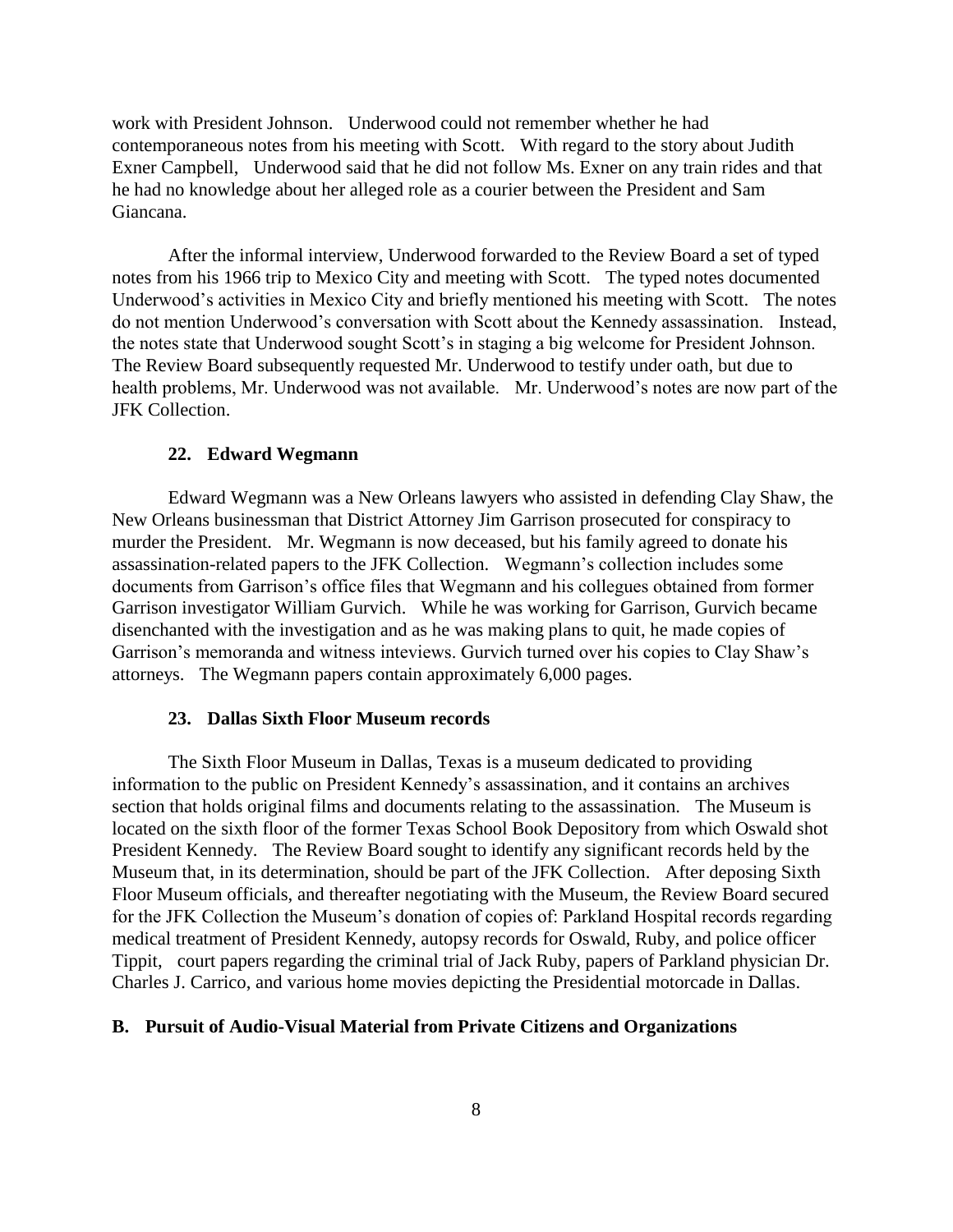The Review Board was able to acquire audio-visual material from private citizens and entities that enhanced the historical record surrounding the assassination.

#### **1. Tom Alyea: Film from inside the Texas School Book Depository**

Tom Alyea, a former WFAA-TV (Dallas) cameraman who was trapped in the Texas School Book Depository (TSBD) after President Kennedy was shot and after the building was sealed by the Dallas Police Department, filmed events that occurred in the TSBD during that period. Included in Mr. Alyea's film is footage of the sixth floor sniper's nest. The Review Board. In May 1996, Review Board staff met with Mr. Alyea during which he agreed, in writing, to donate his original 16mm film to the JFK Collection. Mr. Alyea gave his film to the JFK Collection at that time, and as agreed, the Review Board sent Mr. Alyea 16mm "positive" copy and a 16mm "negative" copy of the film. Mr. Alyea later decided that he wanted the Review Board to return the film to him. Unfortunately, the Review Board did not have the discretion to return the film since, by then, the film was in the possession of NARA, a Federal government agency, and was therefore covered by section 5 of the JFK Act which requires agencies to place all assassination records in their possession in the JFK Collection. The exact terms of Mr. Alyea's donation to the JFK Collection are, as of this writing (August 1998), unclear.

# **2. Charles Bronson: Film of Dealey Plaza**

The Review Board approached the family of the late Charles Bronson, a private citizen who filmed the scene in Dealey Plaza shortly before President Kennedy's assassination, and requested that they consider donating Mr. Bronson's fiom. Mr. Bronson's family stated that they were not prepared to donate the historical materials.

#### **3. CBS outtakes**

The Review Board approached executives at CBS Television, the network holding the largest volume of television coverage of the assassination and subsequent specials about the assassination, to request that CBS consider donating its outtakes to the JFK Collection. CBS owns rare interview outtakes with individuals such as Marina Oswald Porter. CBS agreed to donate its outtakes from its television specials to the JFK Collection. As of this writing (August 1998), the logistics of the Review Board's examination of CBS' outtakes and the transfer of CBS' materials are evolving. The Review Board anticipates that CBS' valuable records will soon become part of the JFK Collection.

# **4. Robert Groden**

Mr. Robert Groden is a photo-optics technician who was the first person to show the public the famous Zapruder film as a motion picture and who subsequently served as an unpaid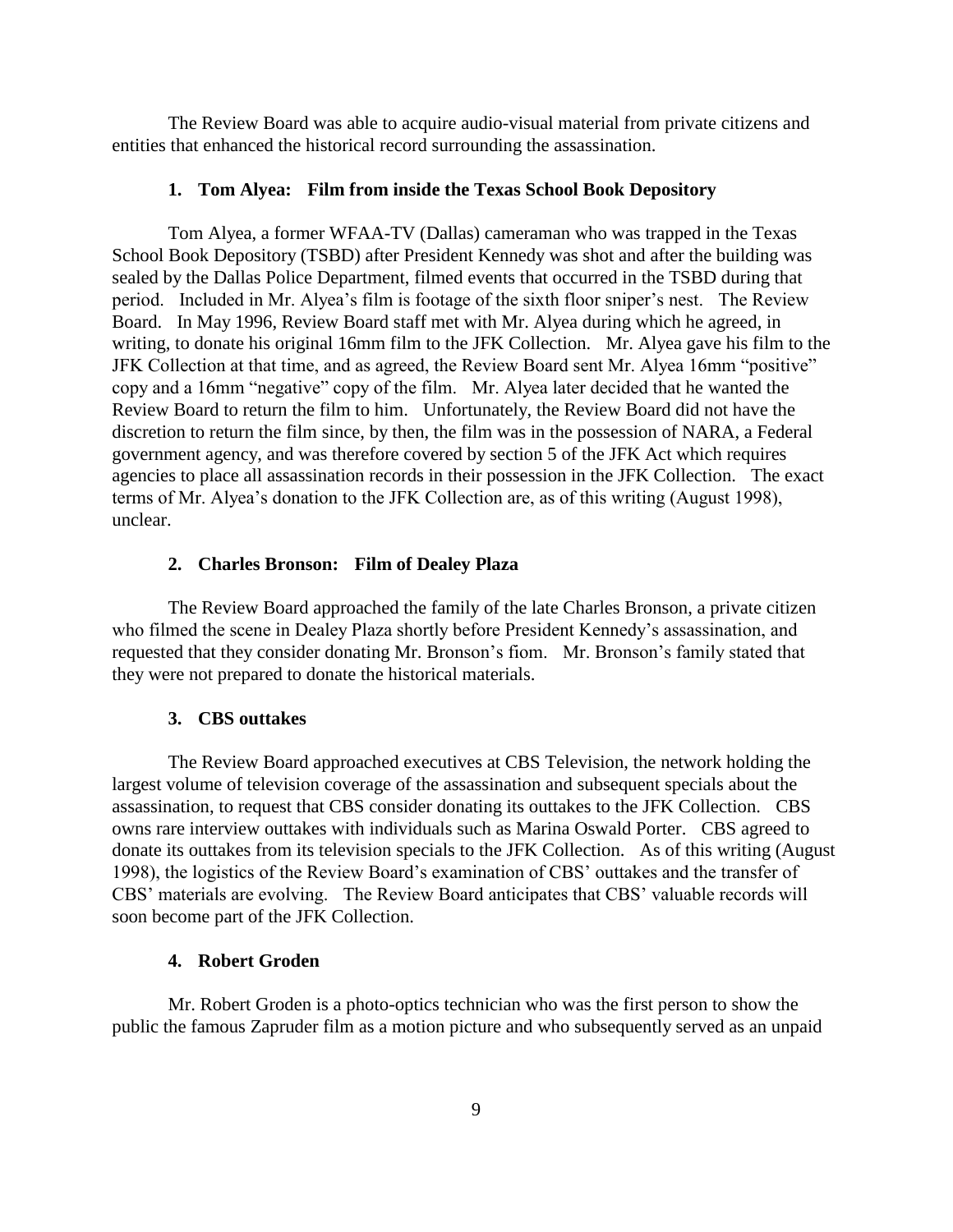photographic consultant for the HSCA. Groden's collection of assassination photos and films is renowned throughout the assassination research community, and many believe that Groden made unauthorized copies of the HSCA's photos and films during the time that he worked with the Committee. A few researchers believe that Mr. Groden kept the original photos and films that the HSCA used and returned copies to the HSCA's custody.

One particular researcher believed that Mr. Groden may have had a photograph from President Kennedy's autopsy that was not in the possession of NARA. This researcher recalled that he had seen an autopsy photograph of President Kennedy at Mr. Groden's home in 1980 that Groden told him was not part of NARA's official collection. The researcher believed that the Review Board should attempt to find this "extra" photograph.

In an effort to determine whether Groden possessed original or first-generation copies of photos and films, the Review Board subpoenaed all original and first-generation assassination films in Groden's possession, and deposed Mr. Groden. Under oath, Mr. Groden claimed that he did not possess any original or first-generation assassination films or images of any kind. With the help of NARA, the Review Board collected Mr. Groden's materials, studied the provenance of ther materials, and returned the materials to Mr. Groden in July 1998. The Review Board's study did determine that Groden did not turn over to the Review Board any autopsy photographs that are not already part of NARA's official collection.

## **5. Lt. Everett Kay: audio surveillance tape**

Lt. Everett Kay (Ret.), a private citizen, donated to the JFK Collection an audio surveillance tape of a November 9, 1963 meeting between Miami police informant William Somersett and Joseph Milteer, who alleged that President Kennedy would be killed by a rifle that was shot from an office window.

#### **6. David Lifton: materials from interviews with Bethesda autopsy participants**

At the request of the Review Board staff, David Lifton provided audiotapes, videotapes, and transcripts of his previous interviews of Bethesda autopsy participants John Stringer, Floyd Riebe, Jerrol Custer, Edward Reed, and James Sibert.

# **7. Vincent Palamara: interviews with Secret Service personnel**

Mr. Vincent Palamara conducted extensive interviews of former Secret Service personnel. Mr. Palamara donated three audiocassettes containing these interviews to the JFK Collection.

# **8. David Powers: film of motorcade**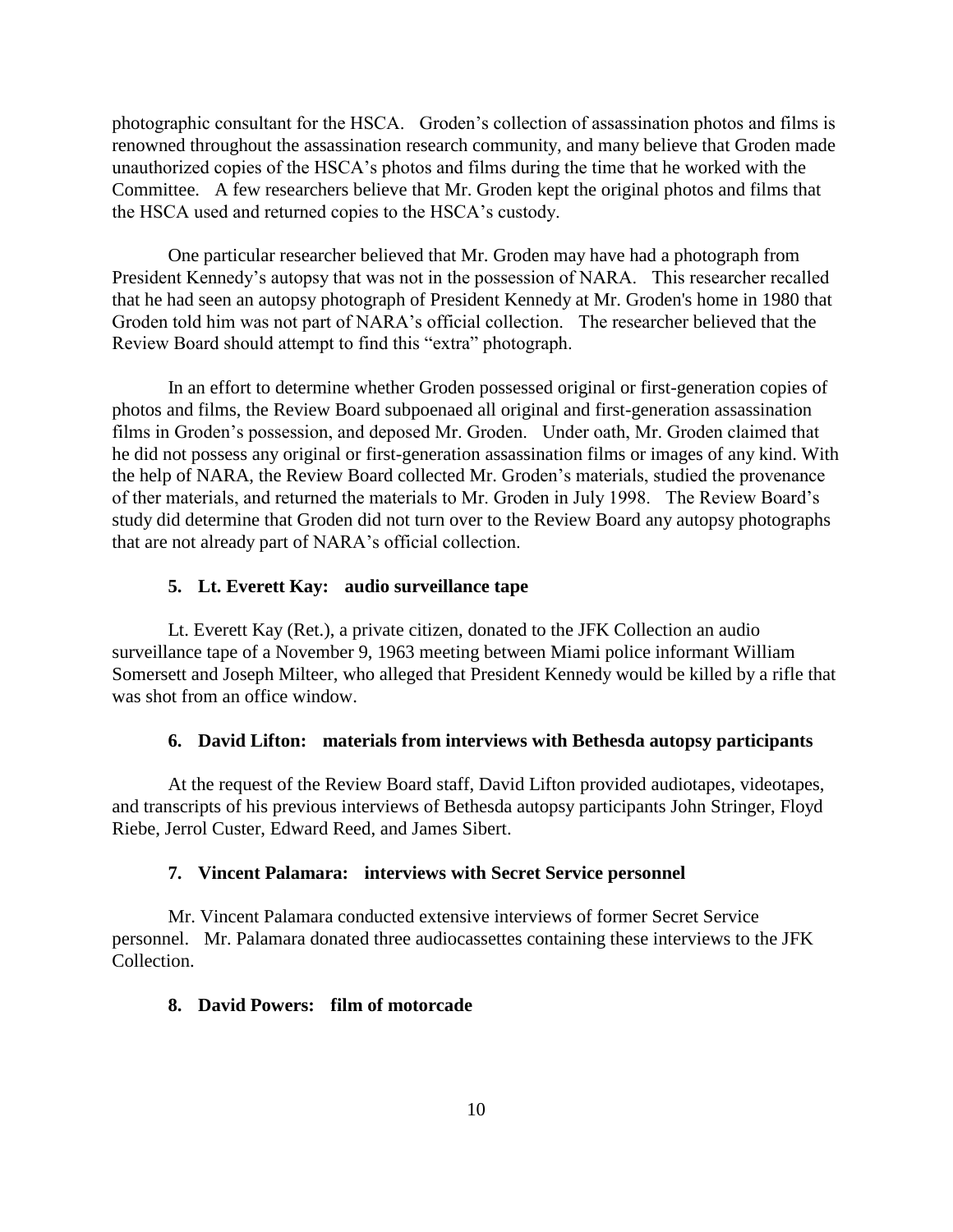David Powers, former aide to President Kennedy, was riding in the Presidential motorcade through Dealey Plaza behind President Kennedy on November 22, 1963. Although Powers ran out of film in his camera minutes before the motorcade entered into Dealey Plaza, he did film the motorcade prior to that point. The Kennedy Presidential Library holds the original film, but a copy is now in the JFK Collection.

# **10. David Taplin: November 24, 1963 coverage of Dallas Police Department**

Gerald Nathan Taplin, Sr., filmed the exterior of the Dallas Police Department (DPD) building on the morning that the DPD scheduled its transfer of Lee Harvey Oswald to the county jail. On that morning, of course, Jack Ruby shot Oswald inside the DPD building. The Taplin film contains images of the arrival of the armored car that the DPD intended to use to move Oswald, as well as footage of other film crews covering the event, and scenes on the street. David Taplin, Gerald Taplin, Sr.'s grandson, donated a copy of his grandfather's film to the JFK Collection.

#### **11. Stephen Tyler**

In 1992, Stephen Tyler produced a 90 minute television documentary titled *He Must Have Something* about Jim Garrison's investigation into President Kennedy's assassination. Tyler testified at the Review Board's public hearing in New Orleans, and announced that he would donate a copy of his documentary, along with the outtakes of approximately 30 interviews that he conducted for the documentary, to the JFK Collection. Among those interviewed for Tyler's documentary are former District Attorney Jim Garrison, New Orleans witness Perry Russo, and Warren Commission critic Mark Lane.

#### **12. Janet Veazey: KTVT outtakes**

In November 1995, the Review Board launched a special initiative in Dallas, appealing to members of the public to consider donating any film or photographs they may have relating to the assassination. As a result of its appeal, the Review Board acquired important KTVT televisions outtakes from Janet Veazey. Veazey had possession of the film because her father's friend, Roy Cooper, Jr., was a photographer from KTVT television in Dallas. Mr. Cooper retrieved the outtakes from the KTVT trash and spliced them together, creating a 45 minute silent film. The original 45-minute, 16mm film contains scenes of President and Mrs. Kennedy in Dallas as well as footage of the aftermath of the assassination. The original outtakes are now part of the JFK Collection.

#### **13. Moses Weitzman**

Moses Weitzman is a special effects film expert who employed Mr. Robert Groden (*see* above) as a trainee and junior level staffer is in the late 1960s. Mr. Weitzman worked for his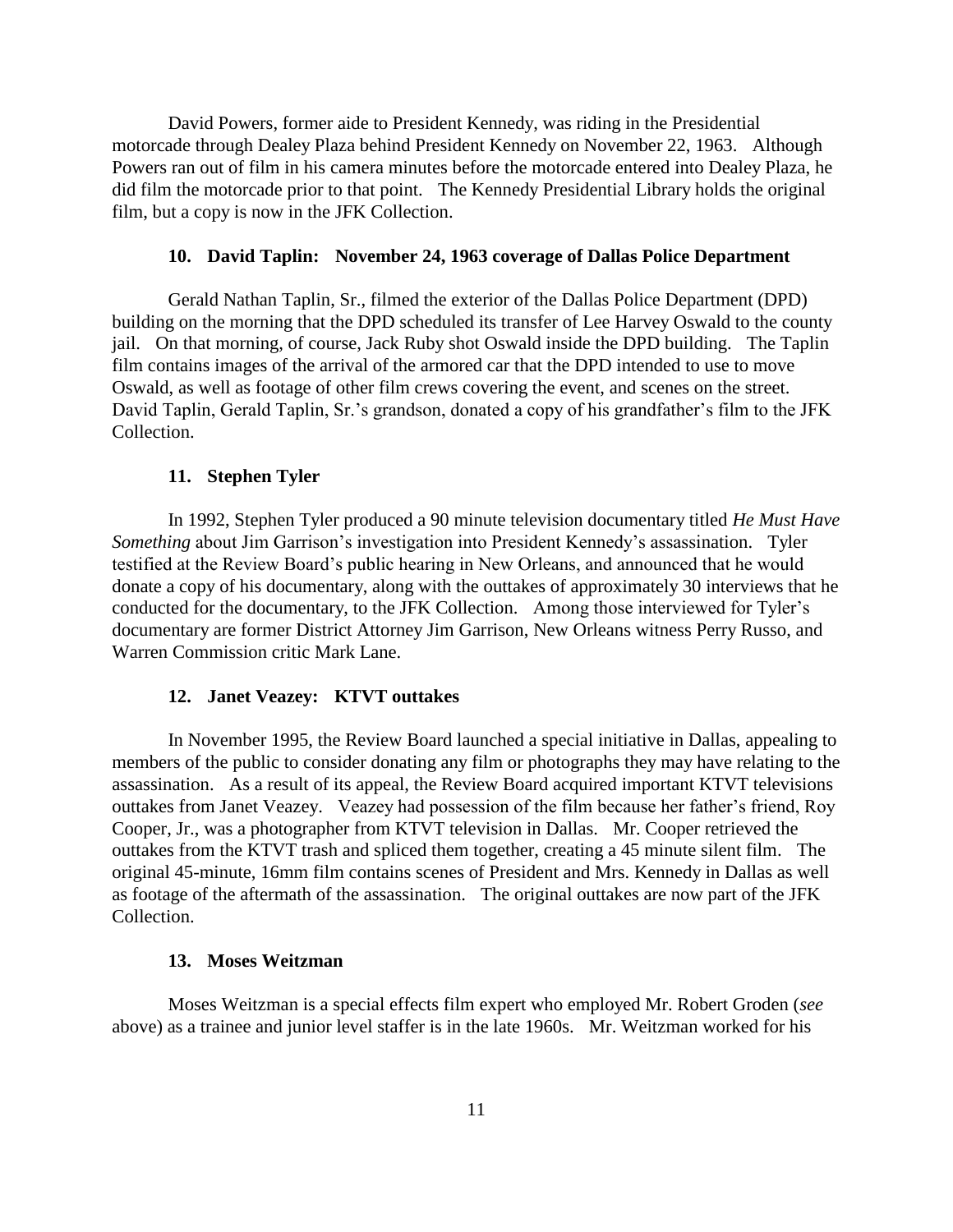customer, Time-Life, on the original Zapruder film in the late 1960s and, in that capacity, he was the first to directly blow up 8 mm motion pictures to 35 mm motion pictures.

Although Mr. Weitzman told the Review Board he gave his best Zapruder film work products to Time-Life, he admitted that he retained some imperfect 35 mm internegatives that he made directly from the Zapruder original film. Mr. Weitzman used the internegatives to demonstrate his technical ability to enlarge 8 mm films directly to 35 mm format. It was these imperfect internegatives that Mr. Weitzman allowed Robert Groden to have access to during the late 1960s, and it seems likely that Weitzman's products are the source for the Zapruder film public showings that Groden made in the mid-1970s. Mr. Weitzman donated to the JFK Collection a 16mm copy of the Zapruder film stified about the importance of the Zapruder film to history at the Review Board's April 1997 public hearing on the subject.

# **14. Robert White: Evelyn Lincon materials**

In January, 1997, the Review Board began to contact the beneficiaries of the wills of Evelyn and Harold Lincoln, in an effort to determine whether Evelyn Lincoln, President Kennedy's personal secretary, had accumulated assassination-related items.

One of the beneficiaries of the Lincoln's wills was Mr. Robert White, a Baltimore collector of Kennedy memorabilia who the Review Board understood had over 100,000 items in his collection. Mr. White had been personal friends with the Lincolns for more than twenty years. The Review Board further understood that Mr. White obtained many items from Ms. Lincoln, including an entire file cabinet and "Kennedy memorabilia such as briefcase, signing table, rocker and stereo."

The Review Board wrote to Mr. White, who upon receiving the Review Board's letter, contacted an attorney. In a February 1997 letter, the attorney stated that Mr. White "did not receive nor was he is in possession of any assassination-related artifacts and/or memorabilia originating from the Lincolns or from any source." Mr. White agreed to speak with Review Board staff on April 10, 1997. At this meeting, Mr. White provided a brief, handwritten list of the items he had received under Ms. Lincoln's will. Mr. White also briefly described his involvement with inventorying and appraising the items in the Lincoln's estates. White reiterated that his inventory of the estate did not reveal any items related to the assassination, other than the diaries and appointment books that had been bequeathed to the Kennedy Library.

After meeting with Mr. White, the Review Board continued to receive information that Mr. White possessed assassination-related items. The Review Board also learned that Mr. White planned to auction items from his collection at Guernsey's auction house in New York City, on March 18 and 19, 1998. The Review Board, with the help of the Justice Department, subpoenaed White, requiring him to produce all objects and/or records that related to the assassination of President Kennedy, all records that pertained to the administrations of both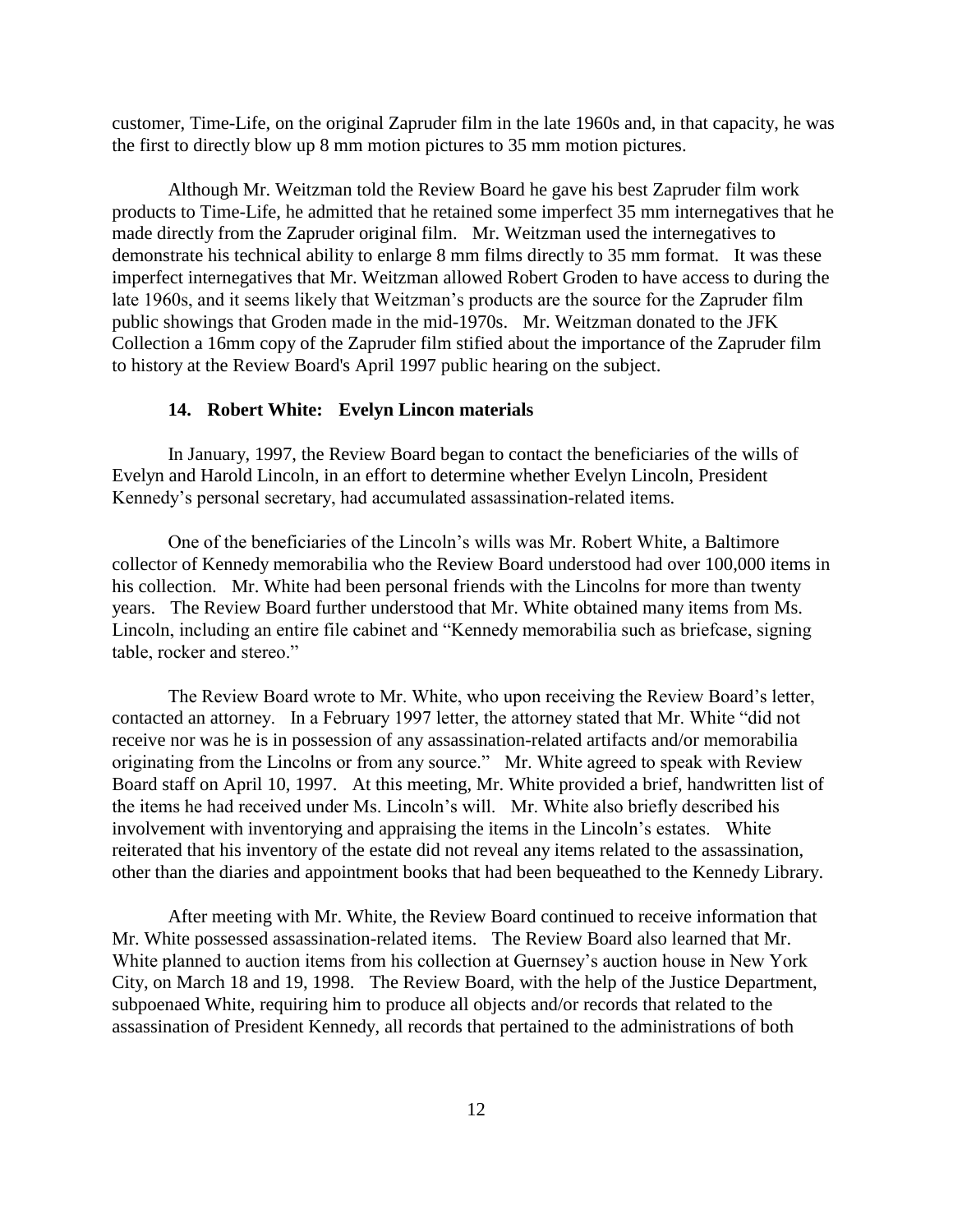President Kennedy and President Johnson administrations on such subjects as Cuba, the FBI, the CIA, and organized crime. The subpoena also sought inventories of Mr. White's collection and a list of items that Mr. White had received as a beneficiary of the Lincolns' wills.

The Review Board staff deposed Mr. Robert White in March of 1998. During the deposition, Mr. White described his friendship with Evelyn Lincoln and discussed the various Kennedy-related objects that she had given to him. In certain cases, Mr. White relayed Ms. Lincoln's comments or documentation about the provenance of various objects. Among the records that Mr. White produced for the Review Board's inspection were Texas trip advance sheets, Secret Service White House Detail photograph book, memoranda authored by President Kennedy, and twenty-three White House Dictabelt tapes. Four of the memoranda that were authored by President Kennedy contained classified, national security information, and were ultimately forwarded by the Review Board to the Information Security Oversight Office for their review.

On the last day of his deposition, Mr. White informed the Review Board that he had just donated the Dictabelts to the Kennedy Presidential Library. The Dictabelts contain telephone conversations, dictations and discussions involving President Kennedy and other individuals. Specific topics on the Dictabelts include dictation by President Kennedy during the week of November 4, 1963, discussions of the Berlin Crisis, conversations regarding the Cuban Missile Crisis, and thoughts dictated by President Kennedy on November 12, 1963.

# **C. Pursuit of State and Local Government Records**

An *assassination record* . . . includes, without limitation: All records collected by or segregated by all Federal, state , and local government agencies in conjunction with any investigation or analysis of or inquiry into the assassination of President Kennedy.  $\ldots$ <sup>i</sup>

#### **1. New Orleans District Attorney files**

At the Review Board's New Orleans Public Hearing in June 1995, the Honorable Honorable Harry F. Connick, Sr., former District Attorney of New Orleans Parish, testified before the Review Board. During his testimony, Mr. Connick stated that, as District Attorney, he was in possession of former New Orleans District Attorney Jim Garrison's investigative files. During his testimony, he stated his intent to donate the investigative files to the JFK Collection. The Review Board was pleased that Mr. Connick had agreed to donate these important records and looked forward to their inclusion in the JFK Collection.

Several days after the Review Board staff returned to Washington, D.C., a package arrived in the Review Board's offices from New Orleans. The package contained what appeared to be very old grand jury transcripts from the grand jury that Jim Garrison convened during his investigation of Clay Shaw. The grand jury records had been sent to the Review Board by a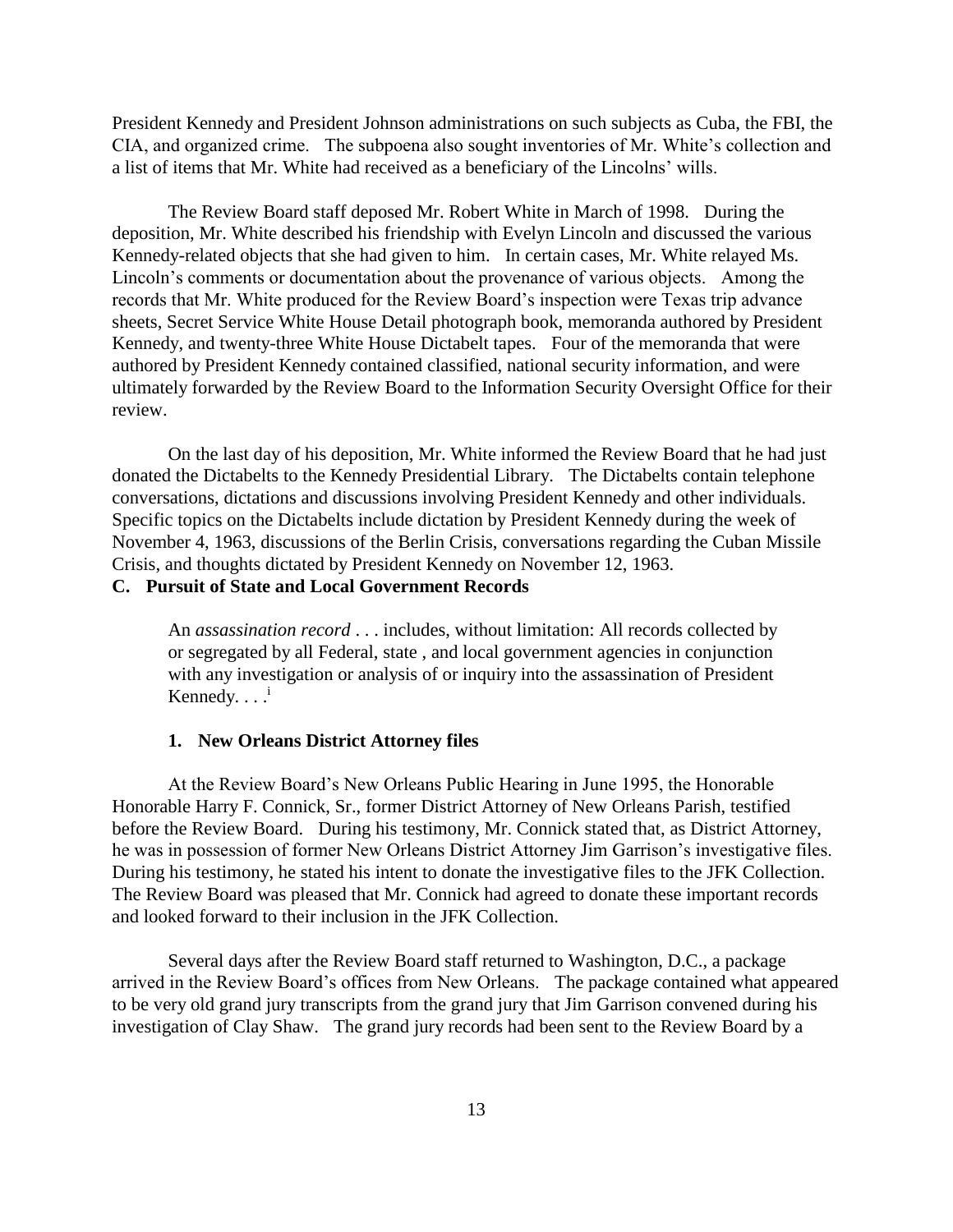former Connick investigator who claimed that Connick was cleaning out the District Attorney's office and, in that process, ordered the investigator to dispose of these old grand jury transcripts. The investigator did not, however, follow Mr. Connick's instructions, opting instead to take the historical materials home and store them in his basement. When the investigator became aware of the Review Board's effort to collect information related to the assassination of President Kennedy, he felt compelled to send the transcripts to Washington.

When Connick learned that the Review Board accepted delivery of the old grand jury transcripts, he demanded that the Review Board return the records to the District Attorney's office. He stated that the records were the property of the State of Louisiana and that they were grand jury records subject to the seal of the Louisiana state courts, thus the Review Board should return the records. Connick further stated that, unless the Review Board returned the grand jury records to his custory, he would refuse to donate the Garrison investigative records as he had promised at the Board's public hearing. The Review Board believed that it was compelled by its enabling legislation, the JFK Act, to review, organize, and process the records for inclusion since they were clearly assassination records in the possession of a government office -- the Review Board.

District Attorney Connick subpoenaed the Review Board for the grand jury records, and the Review Board subpoenaed Connick for the investigative records. With the help of the Department of Justice, the Review Board was able to successfully take the position that the State of Louisiana could not subpoena a Federal agency for return of the records. Connick was not as successful in his efforts to beat the Review Board's subpoena for the Garrison investigative records. Litigation over the Review Board's subpoena ensued and the Review Board ultimately prevailed. Both the investigative records and the grand jury transcripts now reside in the JFK Collection.

#### **2. Dallas City and County records**

On November 22, 1963, immediately after President Kennedy was shot, a motorcycle policeman (possibly David Burros or David Burroughs) found a piece of bone on Elm Street in Dealey Plaza. The policeman turned the bone piece over to Deputy Constable Seymour Weitzman, who presumably turned the bone piece over to the Secret Service. The Secret Service then sent the fragment to the White House physician, Rear Admiral Burkley. The Secret Service placed medical materials from the autopsy in the Secret Service safe of the Chief of the Protective Research Section Robert Bouck. However, the April 26, 1965, inventory of Bouck's safe does not list the bone piece.

The Review Board staff wrote to the Dallas County Records Management Officer and to the Dallas City Archivist in an attempt to find out whether any existing photographs, x-rays, or other records in their files regarding the above-referenced bone fragment. Neither archive located records related to the fragment.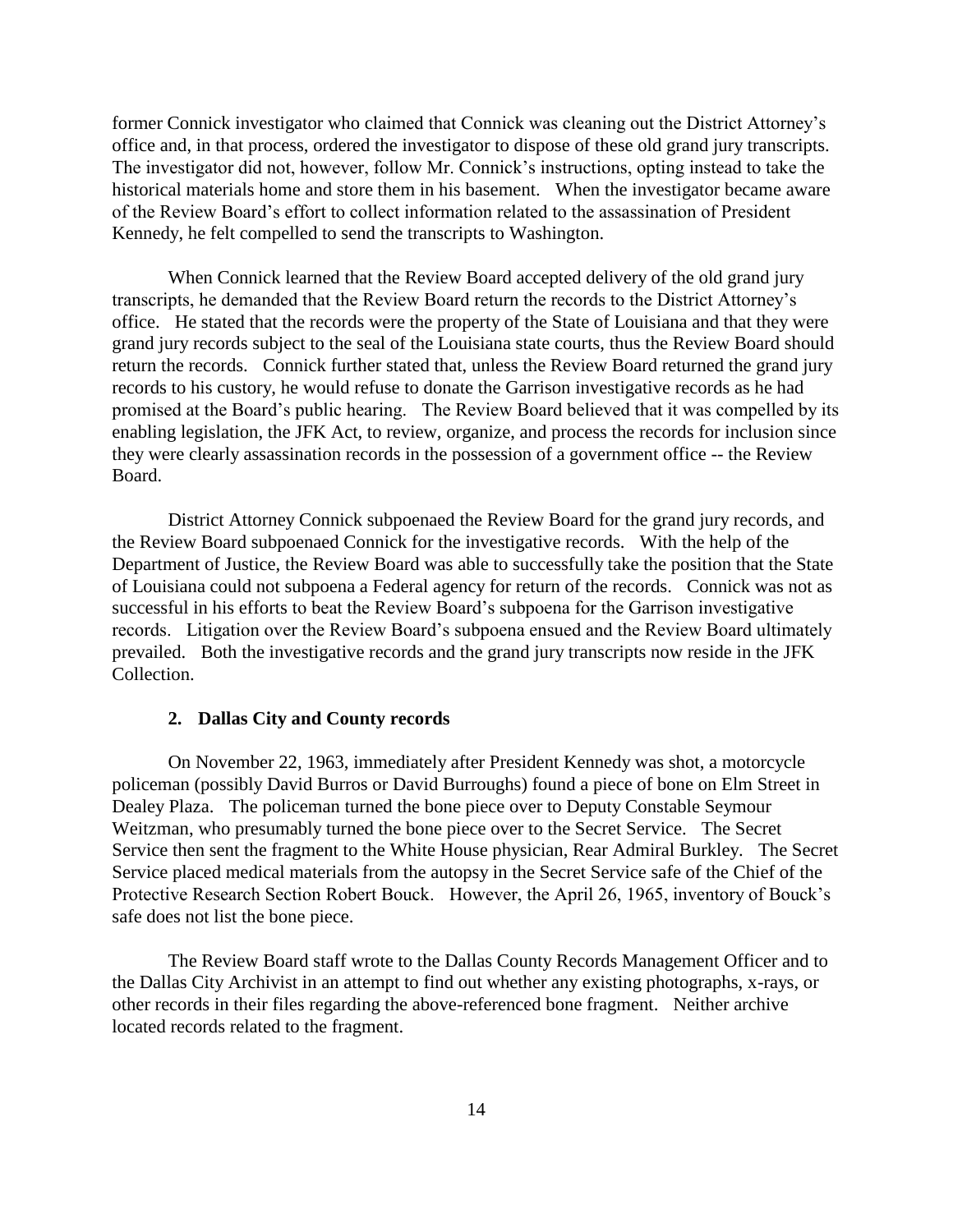#### **D. Pursuit of Records from Foreign Governments**

Assassination records and additional records and information may be located at, or under the control of, without limitation . . . Foreign governments.<sup>ii</sup>

## **1. Russia and Belarussia**

The Review Board made extensive attempts to secure Soviet Government records, including KGB files, maintained on Lee and Marina Oswald during the 1959 to 1962 time period. These records relate to KGB surveillance of Oswald while he lived in the Soviet Union. In his book *Oswald's Tale*, Norman Mailer relies on some KGB surveillance records which he obtained that apparently reflect Oswald's activities and conversations during his two-year stay in the Soviet Union. The Warren Commission did not see or use the KGB records nor did any Congressional investigation into Kennedy's assassination see or use the records. The KGB records are unquestionably of historical importance. In fact, Congress specifically recognized this by including in the JFK Act its sense that the State Department should attempt to secure from Russia all Soviet Government records relating to the assassination.

In conjunction with the Department of State, the Review Board met with representatives of the Governments of Belarus and Russia and requested the KGB records, but the request was denied. The Review Board then approached the writers of *Oswald's Tale*--Mr. Mailer and Lawrence Schiller--to ask that they donate their copies of these KGB records. They, too, initially denied the Review Board's request. The Review Board then asked the Department of Justice to subpoena the KGB records from Mr. Schiller on the grounds that the Review Board could not obtain the records from the Russian or Belarussian Governments and that, to the Review Board's knowledge, Mr. Schiller held the only copy of at least some of these records within the U.S. The Department of Justice reluctantly issued the subpoena to Mr. Schiller.

Subsequently, Mr. Schiller agreed to talk to Review Board members about attempting to make his copies of at least some of the KGB records available. Mr. Schiller informed the Review Board that he had spent approximately 18 months in the former Soviet Union attempting to secure all of the former KGB records, but that he had only been able to obtain some of the records. He told Review Board members that he would be willing to donate his copies of KGB records to the JFK Collection provided their full release could be delayed for seven and one-half years (at the request of his KGB contact.)

Mr. Schiller stated that he would be willing to make himself available for deposition. As of the writing of this Report (August 1998), the Review Board had not yet deposed Mr. Schiller, nor had it finalized the terms of Mr. Schiller's gift to the JFK Collection. The Review Board intended to complete both of these items before it terminated its operations on September 30, 1998.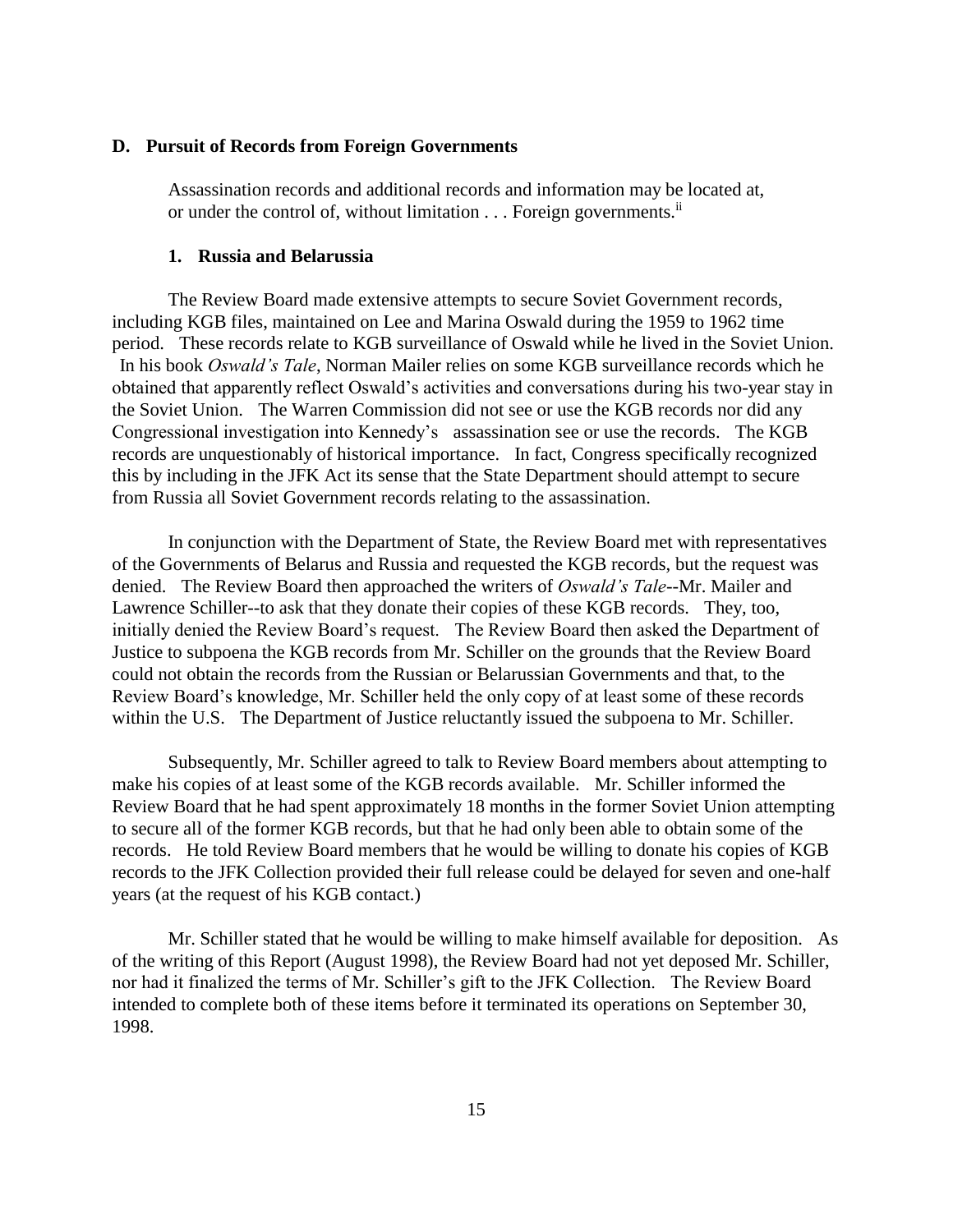The Review Board also strongly recommends that the U.S. Government in general and the State Department in particular should pursue with the Russian and Belarussian governments the release of KGB records on Lee Harvey and Marina Oswald.

#### **2. Cuba**

In an effort to determine whether Fidel Castro's Cuban government maintains any records that are relevant to the assassination, the Review Board developed a dialogue with Cubans who are stationed in the Cuban Interest Section in the Embassy of Switzerland. The Chief of the Cuban Interest Section started an effort within Cuba to locate records related to the assassination, as he agreed with the Review Board that release of Cuban records might be beneficial both to Cuba and to the U.S. He did inform the Review Board, however, that recordkeeping in Cuba was spotty in the years immediately following Castro's rise to power, and as such, the Review Board members might obtain more information if they interviewed Cuban officials who recalled the situation in Cuba in the wake of the assassination . As of the writing of this Report (August 1998), the Review Board was still actively working with officials in the Cuban Interest Section to determine what, if any, information exist in Cuba relative to the assassination.

#### **3. Mexico**

Since the Mexican government conducted an investigation into the activities of Lee Harvey Oswald, and the Mexican DFS conducted the interrogations of Silvia Duran (*see* Chapter 6, infra), the Review Board sought the cooperation of Mexico in its search for additional records. At the behest of the Review Board, the State Department requested the Mexican government to

search its files for possible records relevant to the assassination. To date, the only records the Mexican government made available to the JFK Collection were copies of the same diplomatic correspondence between the Mexican Foreign Ministry and the State Department that it submitted to the Warren Commission. Copies of these communications were already placed in the JFK Collection.

# **E. CONCLUSION**

In conclusion, the JFK Act provided a unique vehicle, for the first time since the assassination of President Kennedy, for a single government entity to search for, identify, and assemble donations from individual citizens and local government bodies---and then place them in one central location for access by all interested citizens.

It was often research leads related to records received *from private citizens* that resulted in Review Board staff efforts to locate the records of either individuals or local governments. Not all attempts were successful (such as attempts to obtain the cooperation of the Burkley family executor in waiving attorney-client privilege, attempts to obtain donations of various assassination or assassination-related films from individuals known to possess them, and the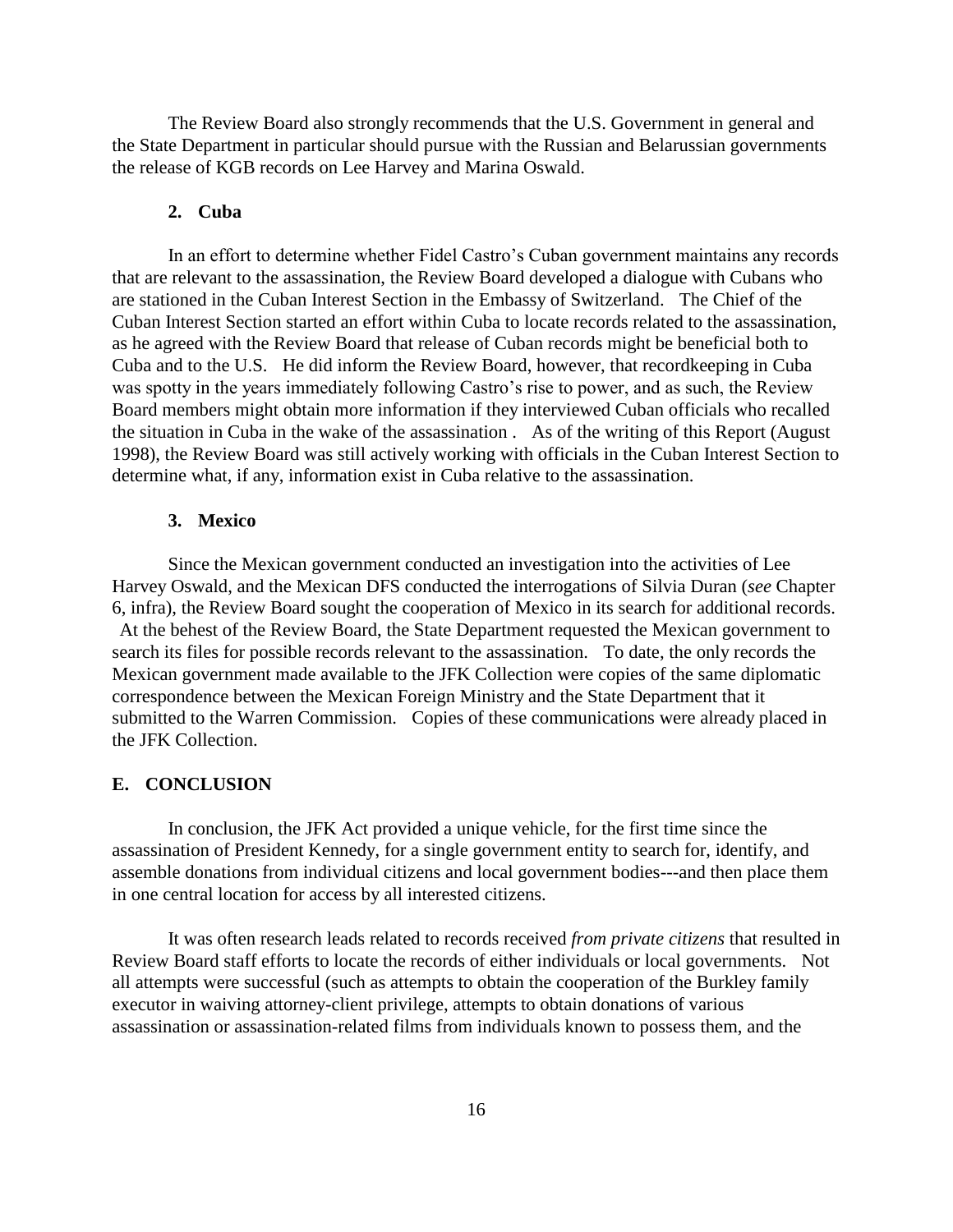fruitless search for local records pertaining to the "Weitzman" bone fragment), but the Review Board hopes that the mere fact that it made the searches that it did, and in an open and documented fashion, will help to restore trust in government's desire and ability to be responsive to the concerns of citizens. Public hearings held in several cities by the Review Board, and independent researcher "expert's conferences" and working luncheons held with Review Board staff and Board Members, were instrumental in providing leads that proved most useful to the search for records; all citizens who participated in such events are commended for their sincere interest and their efforts.